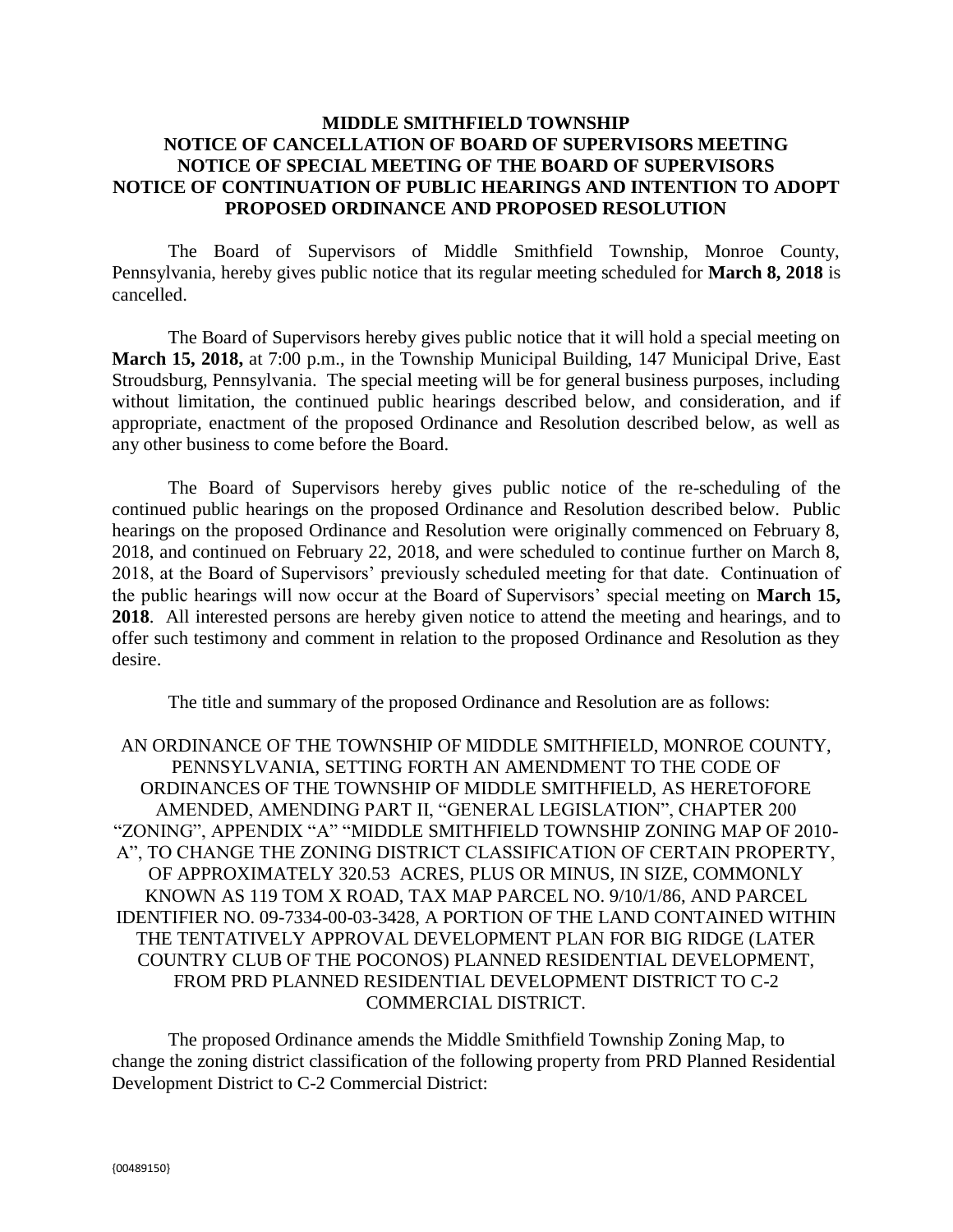## PIN #: 09-7334-00-03-3428, TAX PARCEL #: 9/10/1/86

Being a portion of the property contained in the development plan tentatively approved and formally known as "Big Ridge" and commonly referred to as "Country Club of the Poconos" or "Country Club of the Poconos at Big Ridge" Planned Residential Development. The rezoned land is shown as Tract 1 on a Plan titled "Lands to be Conveyed to Middle Smithfield Township, Country Club of the Poconos, portion north of Tom X Road" prepared by R.K.R. Hess Associates, Inc., January 15, 2010, and a Plan titled "Tract 1 and Tract 2 Boundary Plan, Country Club of the Poconos, prepared by R.K.R. Hess Associates, Inc., January 2010." AREA: 320.53 Acres, plus or minus

The proposed Ordinance provides for other miscellaneous matters. The foregoing is only a summary of the proposed Ordinance. Interested persons are encouraged to review the full text of the proposed Ordinance.

RESOLUTION CONFIRMING THE DEEMED REVOCATION OF THE TOWNSHIP'S TENTATIVE APPROVAL OF THE DEVELOPMENT PLAN FOR THE PLANNED RESIDENTIAL DEVELOPMENT FORMALLY KNOWN AS "BIG RIDGE" AND COMMONLY REFERRED TO AS "COUNTRY CLUB OF THE POCONOS" OR "COUNTRY CLUB OF THE POCONOS AT BIG RIDGE", AS TO A PORTION OF THE LANDS IN THE PLANNED RESIDENTIAL DEVELOPMENT, CONSISTING OF 320.53 ACRES, MORE OR LESS, AND AFFECTING THE REAL PROPERTY COMMONLY KNOWN AS 119 TOM X ROAD, TAX PARCEL NO. 9/10/1/86, AND PARCEL IDENTIFIER NO. 09733400033428.

The Resolution confirms the deemed revocation of the Township's prior tentative approval of the development plan for the planned residential development formally known as "Big Ridge" and commonly referred to as "Country Club of the Poconos" or "Country Club of the Poconos at Big Ridge", as to a portion of the lands in the planned residential development, consisting of 320.53 acres, more or less, and affecting the real property commonly known as 119 Tom X Road, tax parcel no. 9/10/1/86, and parcel identifier no. 09733400033428. The deemed revocation does not apply to DANSAM's current pending proposed final development plan for Country Club of the Poconos, Phase III, Section 5.

The proposed Resolution provides for other miscellaneous matters. The foregoing is only a summary of the proposed Resolution. Interested persons are encouraged to review the full text of the proposed Resolution.

The Board of Supervisors of Middle Smithfield Township, Monroe County, Pennsylvania, hereby gives public notice of its intention to consider for enactment, and if appropriate enact, the above described proposed Ordinance and Resolution at its specially scheduled meeting to be held on **March 15, 2018**. Consideration, and action, on the proposed Ordinance and Resolution were tabled at the Board of Supervisors' prior meetings on February 8 and 22, 2018.

Complete and true copies of the proposed Ordinance and Resolution are on file and may be examined, without charge or obtained for a charge no greater than the cost of reproduction, by the public at the Middle Smithfield Township Municipal Building, 147 Municipal Drive, East